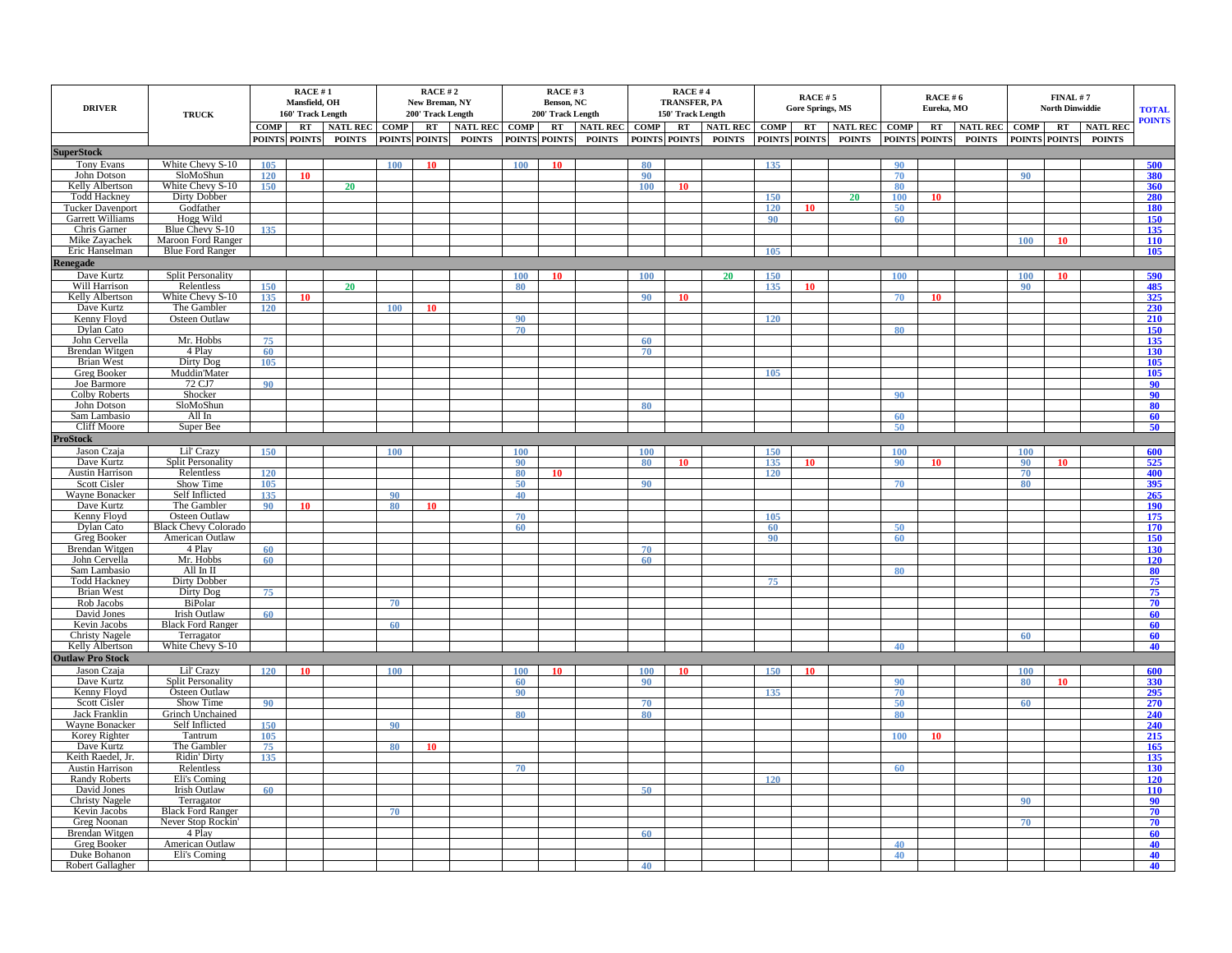| <b>DRIVER</b>                       | <b>TRUCK</b>                               | RACE #1<br>Mansfield, OH<br>160' Track Length |                  |                 | RACE #2<br>New Breman, NY<br>200' Track Length |               |               | RACE #3<br>Benson, NC<br>200' Track Length |               |                 |             | RACE #4<br><b>TRANSFER, PA</b><br>150' Track Length |               |                 | RACE #5<br><b>Gore Springs, MS</b> |                 | RACE #6<br>Eureka, MO |               |                 | FINAL #7<br><b>North Dinwiddie</b> |               |                 | <b>TOTAL</b><br><b>POINTS</b> |
|-------------------------------------|--------------------------------------------|-----------------------------------------------|------------------|-----------------|------------------------------------------------|---------------|---------------|--------------------------------------------|---------------|-----------------|-------------|-----------------------------------------------------|---------------|-----------------|------------------------------------|-----------------|-----------------------|---------------|-----------------|------------------------------------|---------------|-----------------|-------------------------------|
|                                     |                                            | <b>COMP</b>                                   | RT               | <b>NATL REC</b> | <b>COMP</b>                                    | RT            | NATL REC COMP |                                            | RT            | <b>NATL REC</b> | <b>COMP</b> |                                                     | RT NATL REC   | <b>COMP</b>     | RT                                 | <b>NATL REC</b> | <b>COMP</b>           | RT            | <b>NATL REC</b> | <b>COMP</b>                        | <b>RT</b>     | <b>NATL REC</b> |                               |
|                                     |                                            |                                               | POINTS POINTS    | <b>POINTS</b>   |                                                | POINTS POINTS | <b>POINTS</b> |                                            | POINTS POINTS | <b>POINTS</b>   |             | POINTS POINTS                                       | <b>POINTS</b> |                 | POINTS POINTS                      | <b>POINTS</b>   |                       | POINTS POINTS | <b>POINTS</b>   |                                    | POINTS POINTS | <b>POINTS</b>   |                               |
| <b>Modified Cuts</b>                |                                            |                                               |                  |                 |                                                |               |               |                                            |               |                 |             |                                                     |               |                 |                                    |                 |                       |               |                 |                                    |               |                 |                               |
| Scott Ohlrogge                      | Deranged                                   | <b>120</b>                                    |                  |                 | <b>100</b>                                     |               |               | <b>100</b>                                 |               |                 | 70          |                                                     |               | 150             |                                    | 20              | <b>100</b>            |               |                 | 50                                 |               |                 | 570                           |
| Travis Shoemaker                    | High Roller IV                             | 150                                           |                  |                 | 90                                             |               |               | 80                                         |               |                 | 90          |                                                     |               |                 |                                    |                 |                       |               |                 | 90                                 |               |                 | 500                           |
| Caleb Dunsavage                     | Color Me Gone                              | 135                                           |                  |                 | 70                                             |               |               | 70                                         | 10            |                 |             |                                                     |               | 105             |                                    |                 | 70                    |               |                 |                                    |               |                 | 460                           |
| <b>Matt Voss</b>                    | State Tech Jeep                            | 60                                            |                  |                 |                                                |               |               |                                            |               |                 | 60          |                                                     |               | 120             |                                    |                 | 90                    |               |                 | 80                                 |               |                 | 410                           |
| <b>Jason Massie</b>                 | Massie Mud Racing                          | 90                                            |                  |                 |                                                |               |               | 90                                         |               |                 | 100         |                                                     | <b>20</b>     |                 |                                    |                 |                       |               |                 | 100                                |               |                 | 400                           |
| Keith Mitchell                      | The Mudgician                              | 105                                           |                  |                 | 60                                             |               |               |                                            |               |                 | 80          | 10                                                  |               |                 |                                    |                 | 80                    |               |                 | 60                                 |               |                 | 395                           |
| Joel Coolidge                       | Trouble                                    | 60                                            |                  |                 | 40                                             |               |               | 40                                         |               |                 | 50          |                                                     |               | 60              |                                    |                 | 40                    |               |                 | 40                                 |               |                 | 330                           |
| Craig Schwanz                       | GrapeNutz                                  | 75                                            | 10 <sup>10</sup> |                 |                                                |               |               |                                            |               |                 |             |                                                     |               | 60              | -10                                |                 | 40                    | 10            |                 | 40                                 | -10           |                 | 255                           |
| Austin Sampson                      | <b>Bad Addiction</b>                       | 60                                            |                  |                 |                                                |               |               | 40                                         |               |                 |             |                                                     |               | 90              |                                    |                 | 50                    |               |                 |                                    |               |                 | 240                           |
| John Tomblin                        | Massie Mud Racing                          |                                               |                  |                 |                                                |               |               |                                            |               |                 |             |                                                     |               | 135             |                                    |                 |                       |               |                 | 70                                 |               |                 | 205                           |
| <b>Jack Franklin</b>                | Grinch Unchained                           | 60                                            |                  |                 |                                                |               |               | 50                                         |               |                 |             |                                                     |               |                 |                                    |                 |                       |               |                 |                                    |               |                 | 110                           |
| <b>Richard Dunavant</b>             | Yellow Jeep CJ7                            |                                               |                  |                 |                                                |               |               | 60                                         |               |                 |             |                                                     |               |                 |                                    |                 |                       |               |                 | 40                                 |               |                 | 100                           |
| Dave Coady                          | <b>Beyond Demented</b>                     |                                               |                  |                 | 80                                             |               |               |                                            |               |                 |             |                                                     |               |                 |                                    |                 |                       |               |                 |                                    |               |                 | 80                            |
| <b>Katie King</b>                   | Pure Aggravation                           |                                               |                  |                 |                                                |               |               | 40                                         |               |                 |             |                                                     |               |                 |                                    |                 |                       |               |                 | 40                                 |               |                 | 80                            |
| <b>Billy Sampson</b>                | Cyclone                                    |                                               |                  |                 |                                                |               |               |                                            |               |                 |             |                                                     |               | 75              |                                    |                 |                       |               |                 |                                    |               |                 | 75                            |
| Eric Klos                           | Da Judge                                   | -60                                           |                  |                 |                                                |               |               |                                            |               |                 |             |                                                     |               |                 |                                    |                 |                       |               |                 |                                    |               |                 | 60                            |
| Jason Czaia                         | Lil' Crazy                                 |                                               |                  |                 |                                                |               |               |                                            |               |                 |             |                                                     |               |                 |                                    |                 | 60                    |               |                 |                                    |               |                 | 60                            |
| William Moorehouse                  | <b>Totally Twisted</b>                     |                                               |                  |                 | 50                                             |               |               |                                            |               |                 |             |                                                     |               |                 |                                    |                 |                       |               |                 |                                    |               |                 | 50                            |
| Dave Kurtz                          | The Gambler                                |                                               |                  |                 | 40                                             | 10            |               |                                            |               |                 |             |                                                     |               |                 |                                    |                 |                       |               |                 |                                    |               |                 | $50^{\circ}$                  |
| Don Bertrim                         | Ford Hemi                                  |                                               |                  |                 | 40                                             |               |               |                                            |               |                 |             |                                                     |               |                 |                                    |                 |                       |               |                 |                                    |               |                 | 40                            |
| Paul Wagner III                     | Misfit                                     |                                               |                  |                 | 40                                             |               |               |                                            |               |                 |             |                                                     |               |                 |                                    |                 |                       |               |                 |                                    |               |                 | 40                            |
| <b>Todd Franklin</b><br>Greg Noonan | Hillbilly on Alcohol<br>Never Stop Rockin' |                                               |                  |                 |                                                |               |               |                                            |               |                 | 40          |                                                     |               |                 |                                    |                 |                       |               |                 | 40                                 |               |                 | 40<br>40                      |
|                                     | Mudaholic                                  |                                               |                  |                 |                                                |               |               |                                            |               |                 |             |                                                     |               |                 |                                    |                 |                       |               |                 |                                    |               |                 |                               |
| Chuck Brown<br>Brendan Kinsella     | Pure Fury                                  |                                               |                  |                 |                                                |               |               |                                            |               |                 | 40          |                                                     |               |                 |                                    |                 |                       |               |                 | 40                                 |               |                 | 40<br>40                      |
| <b>Modified Paddles</b>             |                                            |                                               |                  |                 |                                                |               |               |                                            |               |                 |             |                                                     |               |                 |                                    |                 |                       |               |                 |                                    |               |                 |                               |
| <b>Jason Massie</b>                 |                                            |                                               |                  |                 |                                                |               |               |                                            |               |                 |             |                                                     |               |                 |                                    |                 |                       |               |                 |                                    |               |                 |                               |
| Shane Ohlrogge                      | Massie Mud Racing<br>Deranged              | 150<br>105                                    | 10               | 20              | 80                                             |               |               | 90<br>100                                  |               |                 | 100<br>90   |                                                     |               | 150<br>135      |                                    |                 | 40                    |               |                 | 100<br>90                          |               | 20              | 630                           |
| Caleb Dunsavage                     | Color Me Gone                              | 75                                            |                  |                 | <b>100</b>                                     | <b>10</b>     |               | 80                                         | 10            |                 |             |                                                     |               | 120             |                                    |                 | 100                   |               |                 |                                    |               |                 | 590<br>495                    |
| <b>Travis Shoemaker</b>             | High Roller IV                             | 135                                           |                  |                 | 90                                             |               |               | 70                                         |               |                 | 40          |                                                     |               |                 |                                    |                 |                       |               |                 | 80                                 |               |                 | 415                           |
| Keith Mitchell                      | The Mudgician                              | 90                                            |                  |                 | 70                                             |               |               |                                            |               |                 | 50          |                                                     |               |                 |                                    |                 | 90                    |               |                 | 70                                 |               |                 | 370                           |
| <b>Matt Voss</b>                    | State Tech Jeep                            | 120                                           |                  |                 |                                                |               |               |                                            |               |                 | 80          |                                                     |               | 60              |                                    |                 | 40                    |               |                 |                                    |               |                 | 300                           |
| <b>Tyler Coolidge</b>               | Trouble                                    |                                               |                  |                 | 40                                             |               |               | 40                                         |               |                 | 60          |                                                     |               | 60              |                                    |                 | 50                    |               |                 | 40                                 |               |                 | 290                           |
| Craig Schwanz                       | GrapeNutz                                  | -60                                           |                  |                 |                                                |               |               |                                            |               |                 |             |                                                     |               | 75              | 10                                 |                 | 70                    | 10            |                 | 50                                 | <b>10</b>     |                 | 285                           |
| <b>Austin Sampson</b>               | <b>Bad Addiction</b>                       | 60                                            |                  |                 |                                                |               |               |                                            |               |                 |             |                                                     |               | 105             |                                    |                 | 80                    |               |                 |                                    |               |                 | 245                           |
| John Tomblin                        | Massie Mud Racing                          |                                               |                  |                 |                                                |               |               |                                            |               |                 |             |                                                     |               | 90 <sup>°</sup> |                                    |                 |                       |               |                 | 40                                 |               |                 | 130                           |
| <b>Richard Dunavant</b>             | Yellow Jeep CJ7                            |                                               |                  |                 |                                                |               |               | 60                                         |               |                 |             |                                                     |               |                 |                                    |                 |                       |               |                 | 60                                 |               |                 | 120                           |
| Katie King                          | Pure Aggravation                           |                                               |                  |                 |                                                |               |               | 50                                         |               |                 |             |                                                     |               |                 |                                    |                 |                       |               |                 | 40                                 |               |                 | 90                            |
| Brendan Kinsella                    | Pure Fury                                  |                                               |                  |                 |                                                |               |               |                                            |               |                 | 70          | 10                                                  |               |                 |                                    |                 |                       |               |                 |                                    |               |                 | 80                            |
| Keith Raedel, Jr.                   | Ridin' Dirty                               | 60                                            |                  |                 |                                                |               |               |                                            |               |                 |             |                                                     |               |                 |                                    |                 |                       |               |                 |                                    |               |                 | 60                            |
| Paul Wagner III                     | Misfit                                     |                                               |                  |                 | 60                                             |               |               |                                            |               |                 |             |                                                     |               |                 |                                    |                 |                       |               |                 |                                    |               |                 | 60                            |
| <b>Billy Sampson</b>                | Cyclone                                    |                                               |                  |                 |                                                |               |               |                                            |               |                 |             |                                                     |               | 60              |                                    |                 |                       |               |                 |                                    |               |                 | -60                           |
| Andrew Burcham                      | Desperado                                  |                                               |                  |                 |                                                |               |               |                                            |               |                 |             |                                                     |               |                 |                                    |                 | -60                   |               |                 |                                    |               |                 | 60                            |
| Don Bertrim                         | Ford Hemi                                  |                                               |                  |                 | 50                                             |               |               |                                            |               |                 |             |                                                     |               |                 |                                    |                 |                       |               |                 |                                    |               |                 | 50                            |
| Dave Coady                          | <b>Bevond Demented</b>                     |                                               |                  |                 | 40                                             |               |               |                                            |               |                 |             |                                                     |               |                 |                                    |                 |                       |               |                 |                                    |               |                 | 40                            |
| Greg Noonan                         | Never Stop Rockin'                         |                                               |                  |                 | 40                                             |               |               |                                            |               |                 |             |                                                     |               |                 |                                    |                 |                       |               |                 |                                    |               |                 | 40                            |
| William Moorehouse                  | <b>Totally Twisted</b>                     |                                               |                  |                 | 40                                             |               |               |                                            |               |                 |             |                                                     |               |                 |                                    |                 |                       |               |                 |                                    |               |                 | 40                            |